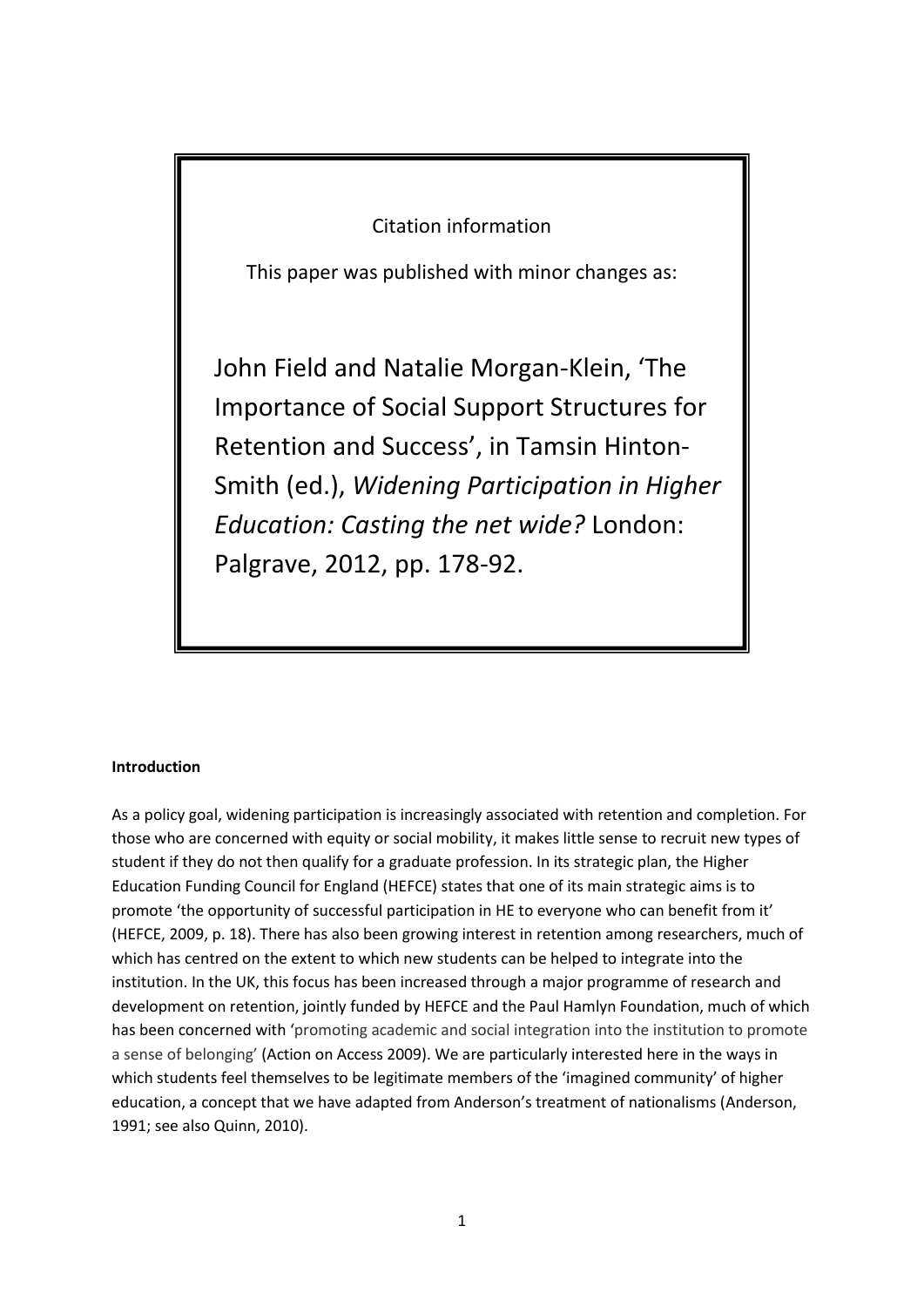This chapter is concerned with the social relationships of non-traditional students. While we are certainly interested in the ways in which these can influence integration into the university community, the pape also explores the ways in which students' networks change through the course of their study. It draws on a research study of retention and non-traditional learners in Scotland, undertaken as part of a wider European research project. Among other things, the project was concerned to identify those factors that can promote retention for non-traditional students, as well as those that inhibit retention. We concentrate in this chapter on the ways in which students' social relationships can help or hinder their integration.

#### **Retention and student integration**

Students leave courses early for a variety of reasons. The National Audit Office (NAO) summarised the most commonly cited as personal reasons, lack of integration into the institution, dissatisfaction with course or institution, lack of preparedness, wrong choice of course, financial reasons, and to take up a more attractive opportunity (NAO, 2007, p. 23). In many cases, a combination of different factors influences students' decisions to leave or stay, with different factors having a different weight at different times (Longden 2004). Perhaps the most influential author, and certainly the most frequently cited, is Vincent Tinto. Brian Longden (2004, p. 128) has described Tinto's student integration model as having achieved 'near paradigm status' in the field. It has also been widely adapted for policy purposes, with a particular focus on promoting academic and social integration within higher education (Stolk et al, 2007, p. 58).

Tinto (1975, 1988) treats retention as a process that occurs through the life cycle of studenthood, from pre-university stages through to graduation. In this process, he argues that student interaction with the formal and informal dimensions of the university plays a critical role in shaping decisions on departure or persistence. The process starts with the separation stage, during which students prepare to leave their previous environment (home, school/college), and are largely influenced by personal characteristics such as family background and educational ability. This is then followed by the integration stage, in which students start to identify with the institution, and with the wider community of students (and staff), leading them to re-evaluate their institutional commitment and academic expectations. In Tinto's model, the processes of academic integration and social integration are therefore intertwined, and indeed complement one another.

Hilary McQueen has noted that Tinto's work is itself heavily influenced by Durkheimian notions of social integration (McQueen, 2009, pp. 70-1). While Tinto notes the importance of academic factors in understanding retention and withdrawal, his model also encompasses other aspects of interaction between institution and student, including the degree to which students see themselves as sharing the norms and values that cement a sense of belonging to the community. In particular, Tinto argues that those who experience 'anomie' – that is, a very low sense of integration into the community, or a feeling of not belonging to the wider whole – are most at risk of drop-out. McQueen has further explored the implications of Durkheim's theory to argue that drop-out may also be understood as an egoistic response, where students are so excessively integrated into the community that they place its needs above their own destiny; and that it might be seen as an altruistic act, where students withdraw as a result of high integration into an earlier social network, in the hope of preserving their place in their old social world (McQueen, 2009, pp. 76-9).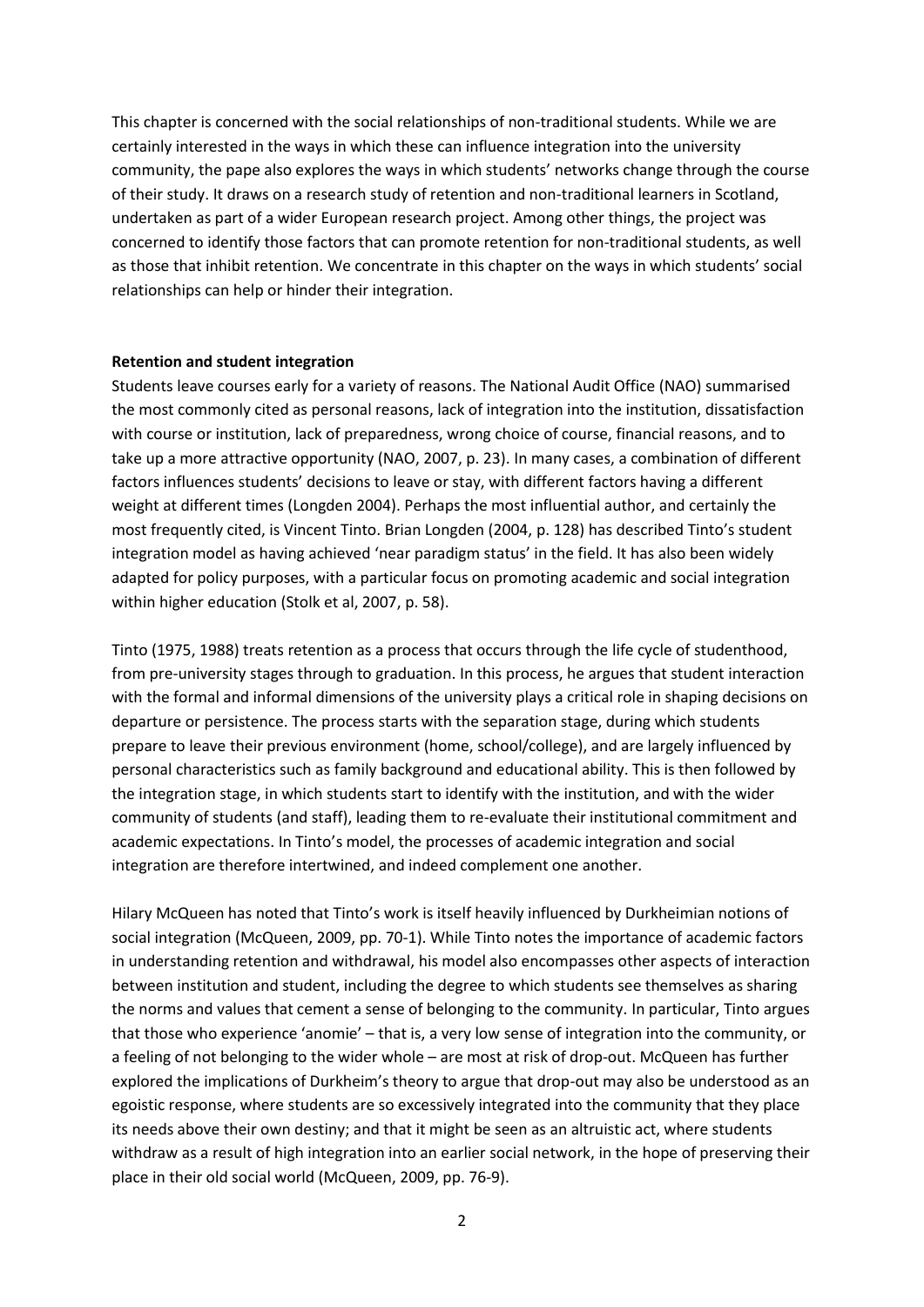While Tinto's work has been widely followed, it has also been subjected to critique. Ozga and Sukhandan (1998) suggest that it is too strongly rooted in the educational culture and institutional structures of the United States, though this argument may be losing force as some European higher education systems are reformed in ways that bring them closer to the American model. Bbbbmore Alternative models take a socio-cultural approach to retention, arguing that it is not just institutional factor which influence retention; rather, withdrawal and persistence – and the very language in which they are debated – are part of a much wider and more complex social and cultural picture (Quinn, 2010). Drawing on the ideas of Pierre Bourdieu about habitus and cultural capital, researchers in this approach have noted that non-traditional students, shaped in a very different social milieu from that of the university, encounter higher education as a foreign and unsettling environment, in which they feel themselves 'fish out of water' (Reay, David and Ball, 2005, pp. 27- 34). In these circumstances, the more pressing question may be why students persist, rather than why they leave.

In both traditions of work, students' social networks emerge as an important factor in understanding students' decisions. Even if Tinto's model is flawed, his work nonetheless encourages us to examine the ways in which non-traditional students can and do negotiate the complex institutional and cultural labyrinths that face any new entrant to higher education institutions, and it draws attention to the ways in which they are (or are not) integrated into a new social world. The socio-cultural approach has tended to emphasise the importance of class, gender and race, and the cultural capital acquired in particular social milieus. The social competences required for academic success, according to Bourdieu, are closely associated with educational level, but he believes they are less likely to be learned consciously, by formal effort, than through the 'unintentional learning made possible by a disposition acquired through domestic or scholastic inculcation of legitimate culture' (Bourdieu, 1984, p. 28). For Bourdieu, people's social connections are therefore a resource, which provide access to information and skills, as well as to other opportunities.

A small but growing body of literature suggests that social support networks play a role both in promoting and inhibiting integration. Research on family support for higher education participation is well-established, and has shown a wide variety for formal and informal support that students derive from their family connections. Thus Reay's (1998) work on student habitus emphasised the dynamic interplay of family, peer groups and institutional networks in informing young people's choices. Another study took existing 'affinity groups' among students as the basis for group interviews, leading to findings that largely endorsed Reay's original insights (Jones, 2010; see also Reay, Crozier and Clayton, 2009). The most extensive study of family ties to date, based on interviews with network members as well as students themselves, concluded that intergenerational relationships were frequently ambivalent, leading some individuals deliberately to broaden their networks, while leading others to fall back on existing ties (Fuller, Heath and Johnston, 2011).

Similar ambivalence appears to characterise other social ties, such as friendship groups. Drawing on over 120 life history interviews, Mary Stuart (2006) demonstrated that friendship groups could help first-generation students bridge the transition into higher education, particularly where students lacked access to other resources; however, other students found that existing friendships could lock them into identities and positions that ran counter to adopting a more academic disposition. Yet bth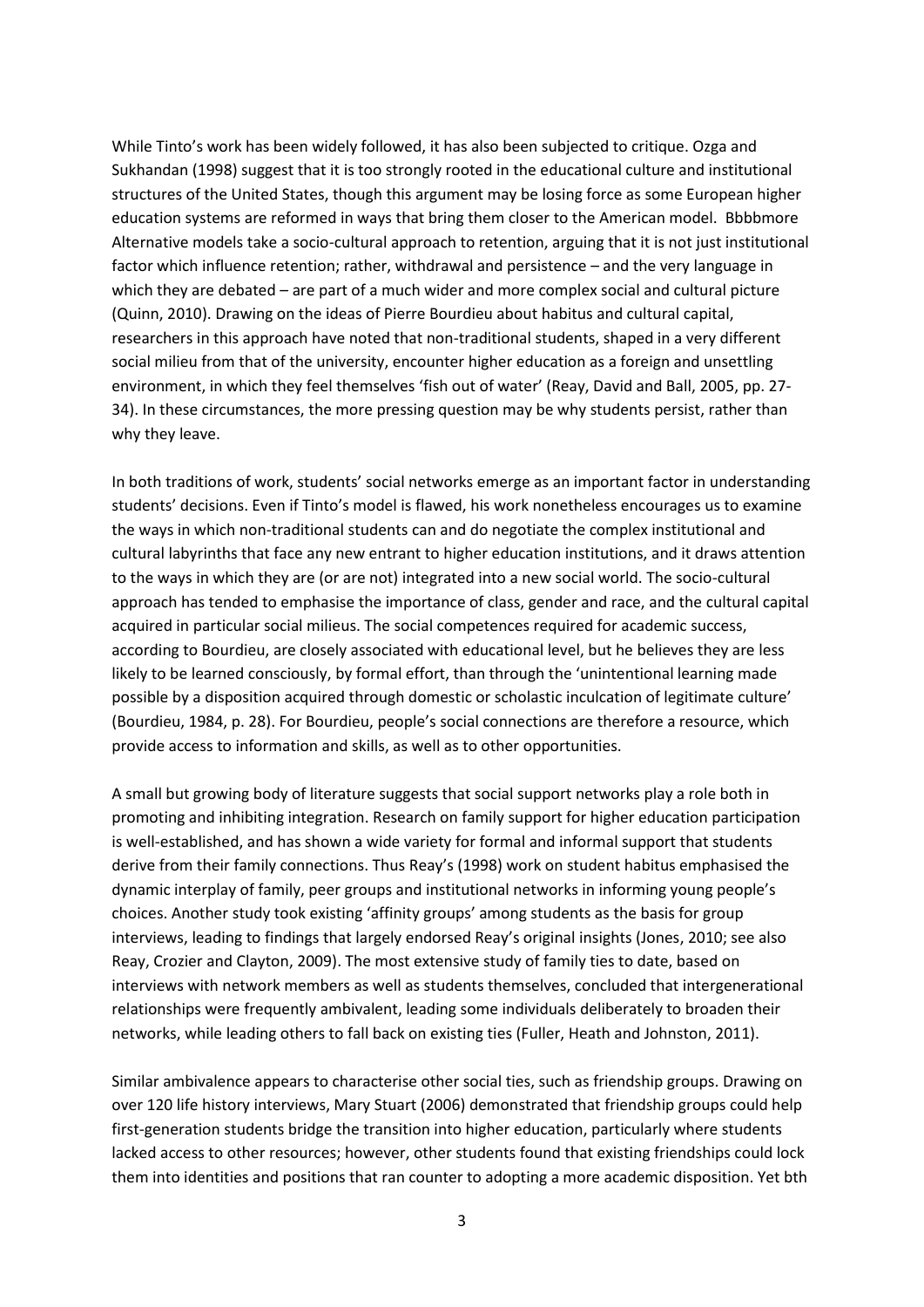strategies can be risky. Other research has found that students who try to build new ties can be penalised for their disloyalty by their former network, and treated as probationers or incomers by the new group (Warner, Hornsey and Jetten, 2007). Ironically, the more that entering higher education is likely to produce social mobility, the greater the challenge to attempts to maintain existing connections with friends, family and wider community (Jetten et al., 2008).

To date, then, a number of studies have shown that family, institutional networks and peer groups play an important part in students' decision making. As a field of enquiry, though, the role of social networks in student life is still relatively under-developed, and little attention has been paid so far to the ways in which students' networks alter while they are in higher education, nor to the extent to which student agency is a factor in reshaping such networks. Yet these issues are potentially of considerable significance in a society that is characterised by increasing mobility and by an increased probability (perceived and/or real) of transition across and through the life course. They are particularly important in respect of inter-generational social mobility, where higher education entrants are likely to be moving from one socio-cultural milieu to another. In each case, social networks appear to help shape student decisions, and thus affect the outcomes of transitions; yet most research treats social networks as a static property, rather than as dynamic processes that students themselves can reconstruct on a continuing basis as they negotiate a range of educational and other transitions.

#### **The research and its context**

**.** 

Our research was undertaken as part of a European study of access and retention of non-traditional learners in higher education<sup>1</sup>. Primarily drawing on life history interviews with a sample of learners and a range of university staff, the project sought to identify factors that limit or promote the construction of a learner identity among non-traditional adult students in becoming, or not, effective learners, with a view to understanding how this process may enable or inhibit completion of higher education. The main focus of the research was on student experiences and how nontraditional learners perceive themselves as students. Using biographical narratives we interviewed different cohorts of students: those in their final year, those who leave but return to study later, those that drop out as well as carrying out two interviews over the course of a year with first or second years . Interviewing those who have dropped out can be challenging and problematic.

Of course, the very language of 'non-traditional' is itself contested. We used the term 'nontraditional adult student' in a simple descriptive sense, to denote those who are under-represented in higher education and whose participation is constrained by structural factors. This includes first generation students, those from lower socio-economic strata and ethnic minority groups, mature students and students with disabilities. The project involved partners from seven countries (England, Germany, Ireland, Poland, Scotland, Spain, and Sweden). Each partner negotiated access to three types of university, with a view to carrying out research in one highly selective institution; one moderately selective university; and one large public institution. We did not include private

 $^1$  The 'Access and Retention: Experiences of Non-Traditional Learners in HE' (RANLHE) project was funded by the European Commission Lifelong Learning Programme. Further details are available on: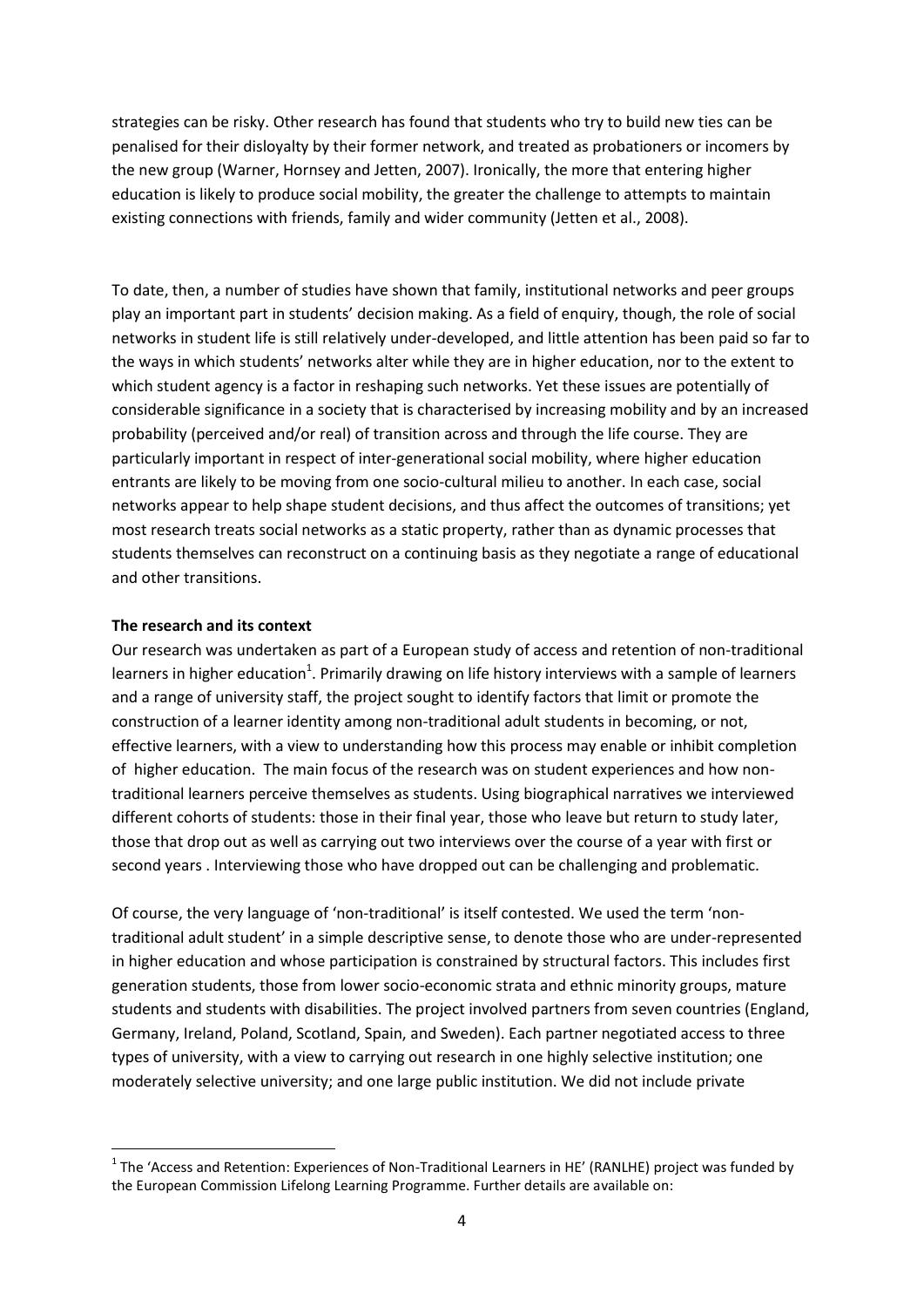institutions, as the private sector currently forms a negligible part of the higher education system in Britain.

Our own work took place in three Scottish institutions. Higher education in Scotland has a very long history; the so-called 'ancient universities' are able to trace their roots back to the medieval period. As in many other countries, the system expanded rapidly between the 1960s and the 1990s, but in Scotland there is at least one highly distinctive feature. From the early 1990s, there was a particularly rapid growth in short cycle higher education, in the form of one or two year courses leading to a Higher National Certificate or Higher National Diploma; most short cycle higher education is provided in non-university institutions, and particularly by further education colleges (Gallacher, 2009). Taken out as, e.g. about 5 of the 13 access students were second generation & I think quite a no. of the ECA students were second generation.

As in the other UK nations, access and participation have been widely debated in Scotland. Following the publication in 2005 of its policy review in wider participation, the Scottish Funding Council (SFC) developed a programme of initiatives designed to strengthen prospects for students from deprived backgrounds, and identified a set of measures against which to judge progress. This included work on retention and achievement (SFC, 2005). Subsequently, SFC has monitored performance annually. The 2010 monitoring report noted that the proportion of pupils entering from schools in the most disadvantaged neighbourhoods has continued to decline, and students from deprived areas are still most likely to discontinue their studies; it also noted that participation in higher education had declined steadily since 2001 (SFC, 2010, p. 47). Against this background, we can grasp the ambivalence of the Scottish Government's claims that on the one hand 'we have made steady progress to widen access' and on the other that widening participation measures 'have not produced the step change in participation that we would have liked' (Scottish Government, 2010, p. 13). Tuition fees featured strongly in the 2011 Scottish Parliament elections, with most of the main parties affirming the principle of free higher education for full-time undergraduates from Scotland.

#### **Findings: integration and relationships**

The students interviewed were, in the main, highly committed to their studies. Even those who had considered leaving, or found themselves under increasing pressures, generally expressed a determination to complete. They also described enjoying their studies; among mature students in particular, there was often a sense of a new purpose and focus to their lives. However, this positive commitment did not necessarily mean that they felt comfortable, or felt an unproblematic sense of belonging, within their institution. Some interviewees expressed a strong sense of belonging to their institution, while others questioned whether they were 'good enough', seeing low grades as an indication that they might not be cut out for university, while high grades might be discounted as flukes or mistakes. Even amongst those who expressed a strong sense of belonging, a sense of underperforming academically could trigger doubts about legitimacy.

This is not to say that the students simply felt that they were somehow being excluded or marginalised. Rather, their sense of belonging was frequently bounded, ambivalent and contingent. One female mature student said that she worried about going 'back to being plain old me again', while a mature male student described himself as 'absolutely terrified now that I've maybe bitten off more than I can chew', before adding that 'I'd rather have that than be lazy about what I'm doing'.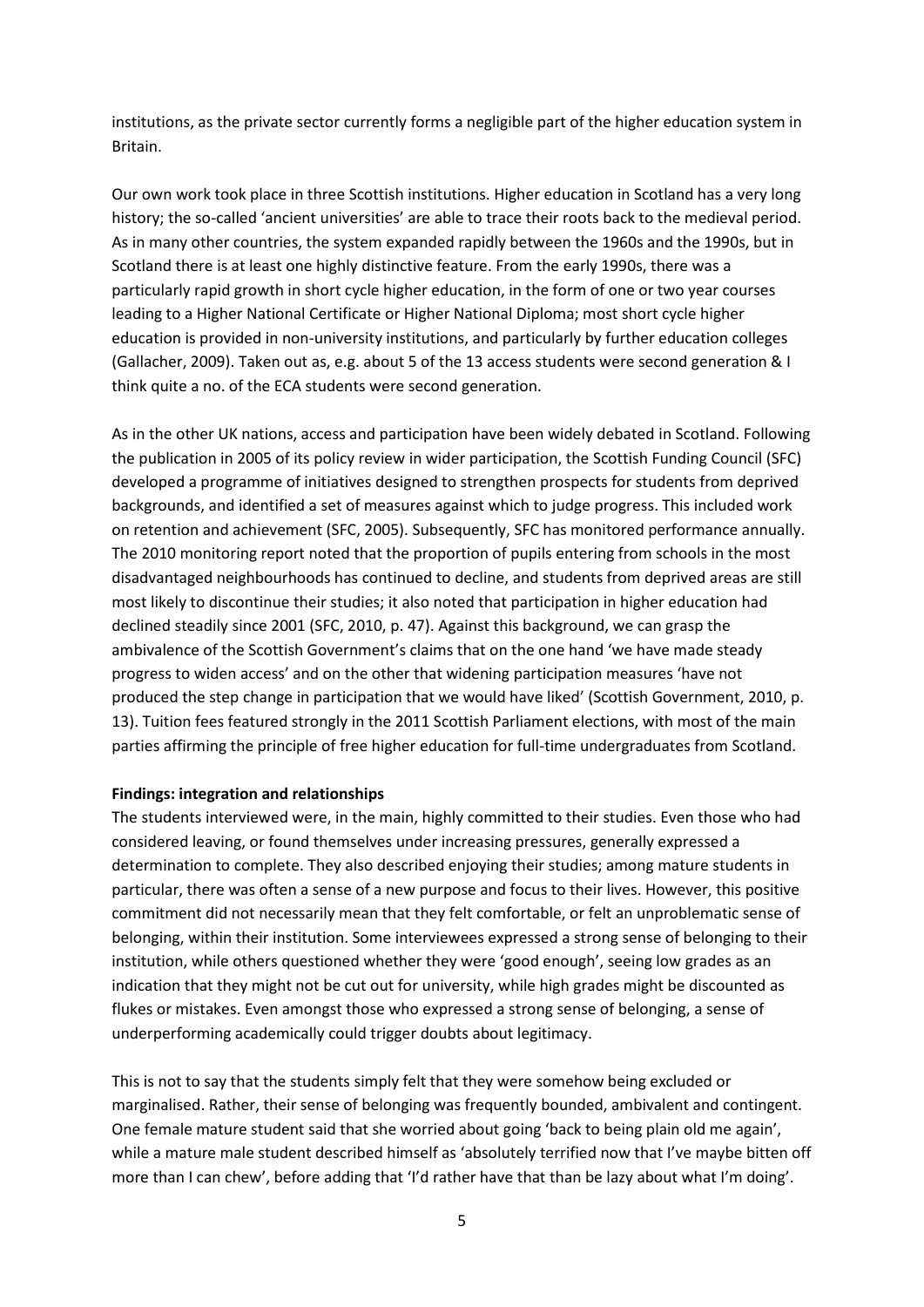So these students had found ways of negotiating their ambivalent membership of the imagined community of higher education. In doing so, students invariably drew on a range of resources; and among these were their relations with others.

Interviewees described a number of social relations as particularly significant. As well as external networks with family, partners, friends and acquaintances, people referred to peer relations with other students, and also the quality of their relationships with university staff. Such ties provide support of various kinds, emotional as well as material or social, not only in respect of study itself, but also in enabling students to tackle external pressures, from dealing with hardship or finding work to balancing caring responsibilities and navigating such stressful life changes as divorce or bereavement. Such patterns of support are what the social capital literature would lead us to expect, along of course with limitations and constraints that can arise from particular types of network bonds (Field 2008). We explore a number of these issues in turn.

#### **Peer relations**

Friendship ties are often critical in helping students develop a sense of legitimacy and belonging within higher education (Stuart 2006). Our sample similarly described peers as providing help through difficult times, particularly in sustaining an individual through periods of self-doubt; in some cases they had been critical to a student's decision to keep going. One, for instance, told us that in her circle 'there were two or three people who – maybe wouldn't be doing a degree today if we hadn't kinnna backed each other up' (Pauline). In a number of cases, though, learners expressed discomfort over what they saw as a tension between their new social networks and the ties they had enjoyed before entering higher education.

Typically, peer friendships were a key to belonging. Some of our sample entered higher education as cohorts from an access course or other similar preparatory programme. Others had made friends at an early stage of their course, whether through social activities, sports or membership of a student society or faith group. Such ties tended to persist through the period of study, and in some cases could be quite durable. As one second year student put it, 'it seemed to be this group of mature students that all just seemed to home in on one another as a support network and we've been friends since our Access course now' (Helena, studying Education). This group of seven women, mostly mature but with one aged 18, also socialised outside university and met during vacations as well as term times. Andrew, another mature student, spoke of 'the fact that we've kind of created a wee community for ourselves amonst the mature students, the ones that did the access especially, are all still in contact, giving support, advice, etc'.

Not all students presented themselves this way. Some male interviewees described themselves as relatively independent of other students. One man expressed a very strong ethnic identity, with strong friendship ties to others from the same ethnic group across Britain and beyond; he had made a few friends at university, 'but not ones that lasted, sort of come by and go away' (Benjamin). He seemed satisfied with this. Another presented himself as competent and at ease within the university, and was frequently uncomfortable with the language of support and help that other interviewees used. As a childless man, he described himself as 'a wee bit alienated' from the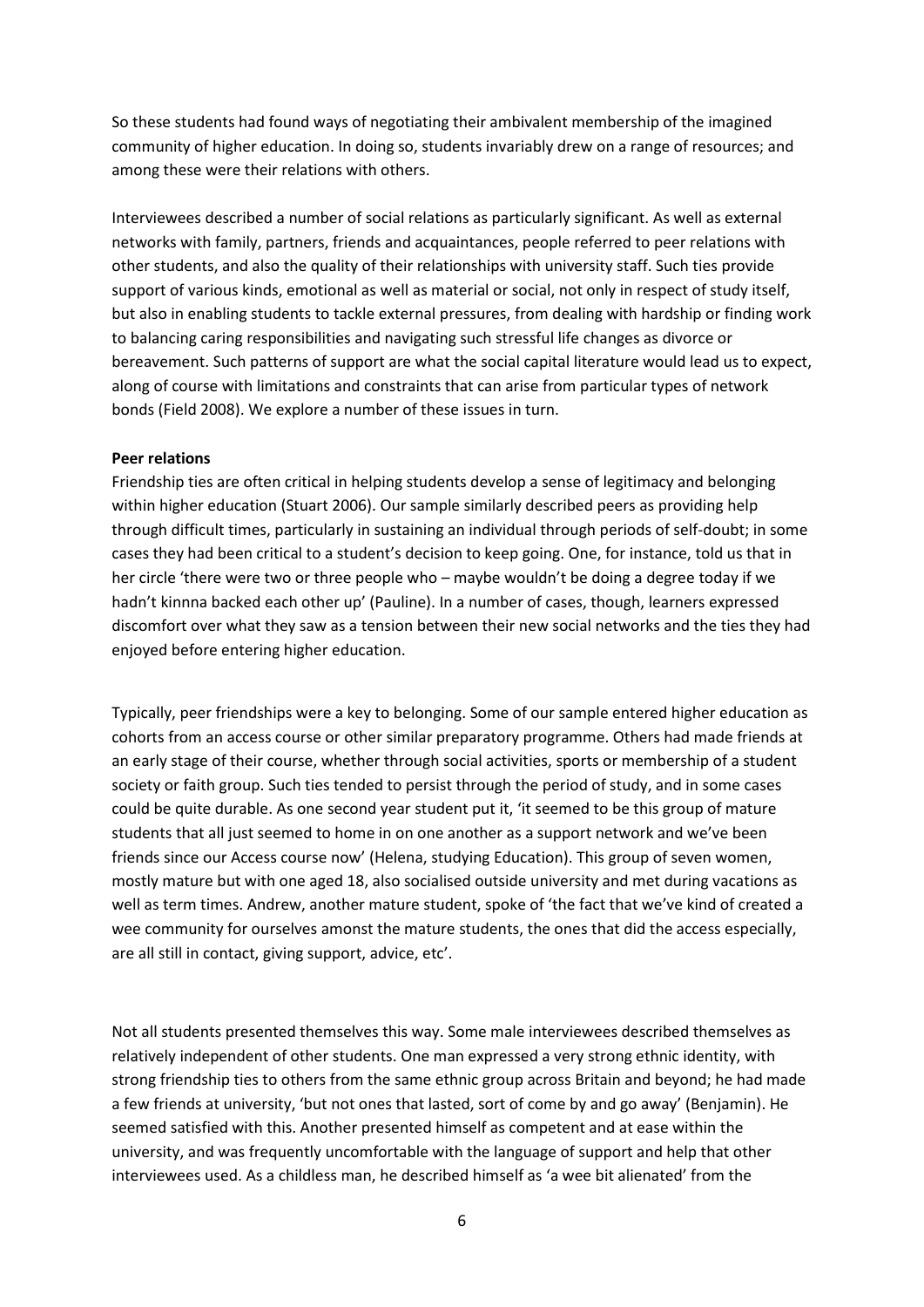predominantly female students with children he had met on the access course. While he also said that he had found it helpful to meet other mature students informally for chats over coffee and wanted more opportunities to meet mature students on campus, he was at pains to portray himself as independent and not someone who needed support.

#### **Relations with 'traditional students'**

Typically, mature students tended to form ties with others who shared their experiences, aspirations and outlook. As one explained, 'It is nice having a network that knows exactly what you're talking about. How you feel as well'. This was less a matter of age per se than of having a sense of shared interests and experiences, and of being able to take some things with granted. But while age in itself was not the primary factor in network formation, age-related experiences and attitudes shaped the way that people made new friends, and in turn the new ties helped to cement age as a salient and visible factor within the university. Something similar seems to have happened with students from minority ethnic backgrounds; two ethnic minority students found themselves primarily tied to networks that were largely ethnically based, which moreover were largely based outside the university. One described how other students tended to assume she was an immigrant and asked her why she had come to Scotland; when they found out she was born here, they tended to lose interest. As a result, she had found herself socialising with overseas students rather than local peers. By contrast, a Polish immigrant student who had lived and worked in Britain for four years before entering university had established extensive friendships among her fellow students, and was spending less time each year visiting her family and friends in Poland.

This process in turn meant that mature students tended to define themselves as 'non-traditional'. Moreover, they often contrasted their university experiences with those of younger students. Frequently mture students believed that they were more highly motivated than younger people, and therefore they saw themselves as working harder and participating more fully in formal studies. Pauline, a mature student taking a degree in Education, kept telling herself 'I think well done, although I know it's happening, it's surreal, it'as as if it's not happening'. We can see the interplay of her dispositions as a highly motivated learner, and the new habitus into which she had moved and felt herself an outsider. We can also see how what she described as this 'surreal' experience is connected to the discrepancy between her status as an outsider, who had not pursued the normative route taken by most students: 'I don't think younger, you know, students coming through from school, would be [so thrilled] – cos it would just be next step for them'.

Some of the non-traditional students appeared to adopt a stance of humour and ironic distancing as way of describing what they saw as a dominant student culture. Suzie, a first generation student in her first year of a degree in design, expressed her sense of distance from her fellow students: 'When I came in here, they all looked like stockbrokers. I mean, the girls are so cute and the boys are so smart, I mean it's just so funny'. In this case, the student was saying that she had expected the art college to be a more Bohemian environment, but had been surprised to find that she was closer to this stereotype of the art student than the 'normative' students who seemed – at least superficially – much more conventional than she expected. Stella, who was hoping to become a painter, said that she had not even applied to one of the major providers in this area because of the institution's financial policy, which she found exclusionary: 'it's nae [no] riff raff - nae paupers'. This, however,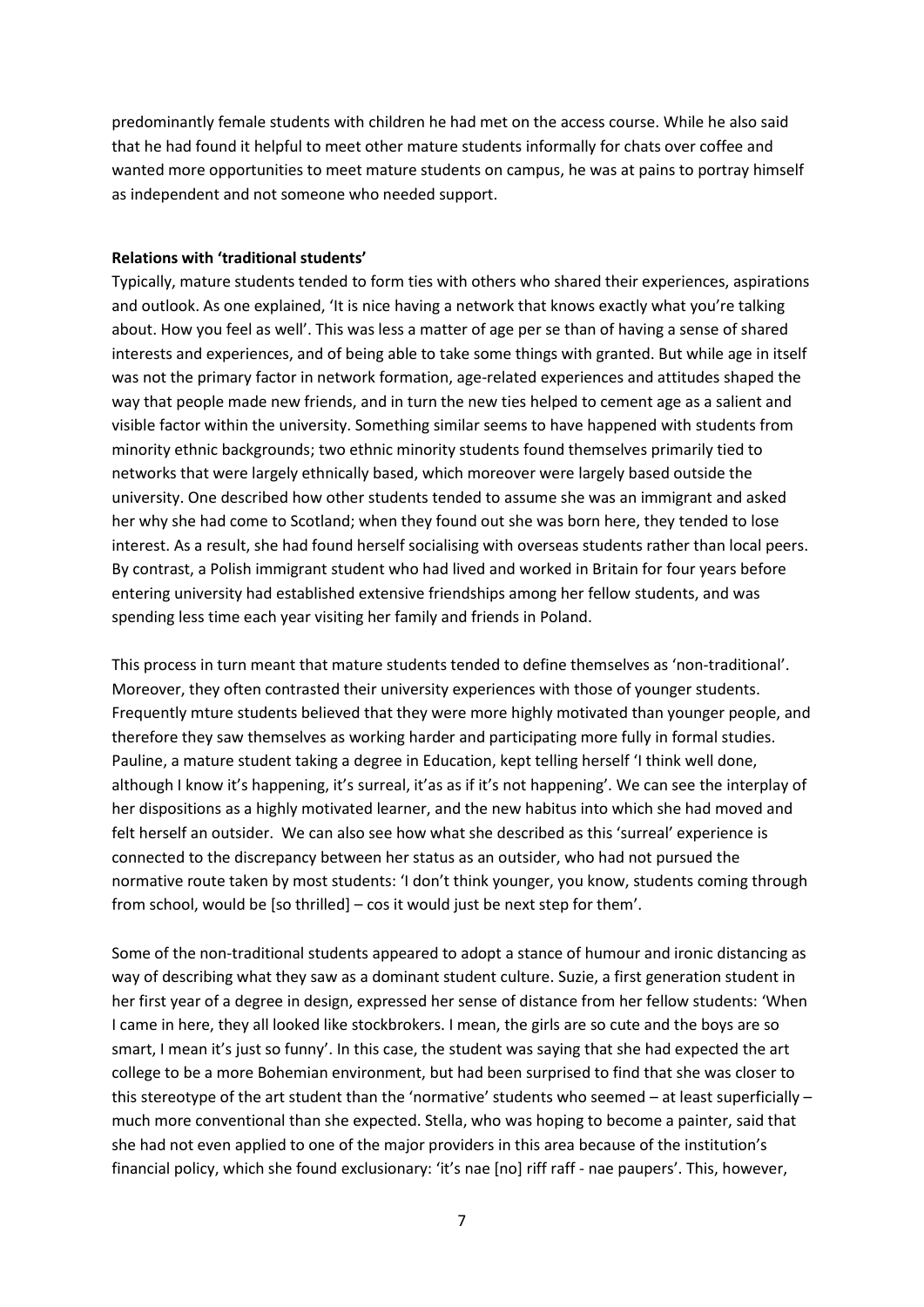may show how difficult it can be to interpret interview transcripts. Suzie laughed as she talked about her confounded expectations, and was talking about *feeling* different, while Stella was solemn and felt excluded by what she saw as the elitist policies of the other institution.

### **Relations with staff**

Relationships with staff were highly significant in students' narratives. Unsurprisingly, helpful, accessible and approachable staff were particularly valued. Perhaps less obviously, warmth, encouragement and reassurance from staff were also significant. At a time when academic workloads and teaching methods in many universities are developing in ways that reduce direct personal contact with students, it is important to stress the importance of direct staff interventions, particularly at those moments, such as the first days of a course or at moments of crisis, when students' self-doubt and uncertainty were highest (see also Clegg and Rowland, 2010, p. 727). One particular (male) academic was singled out frequently at one case study university by students, who described him as warm, caring and encouraging. Such staff helped students feel at ease in their new community. More broadly, students talked about a sense of recognition from staff as an important factor in helping to develop a sense of belonging in the imagined community of higher education (see Fleming, 2011).

Pastoral support, as it is often known, could be particularly important for students when it came from an academic. Students' narratives were full of examples. Some students found themselves facing a critical juncture where they considered dropping out, whether because of struggles with coursework or for other reasons, and approached staff. Some had made it explicit to staff that they were on the verge of dropping out. However, others had approached staff for help at critical points, though without making the significance clear of their concern. One, for example, had simply asked staff about the timetable prior to the start of semester. In the context of feeling overwhelmed by combining study with being the parent of a young child and doing long hours of paid work to make ends meet, and wondering if she should simply give up, staff responsiveness to her query had been 'a massive help'. What at first sight appears a small and trivial issue can, in fact, be of considerable significance for retention.

Alison, an English studies student, had found herself adrift in seminars tutorials where she lacked the linguistic resources deployed by her tutor and some other students, and had seriously considered dropping out. She approached a tutor whom she found approachable about her difficulty in articulating her ideas in tutorials, and the tutor had empathised and alluded to her strengths. This, together with the support of peers and advice from lecturers about writing essays, had contributed to her capacity to keep going. These experiences indicate that by being supportive when students express concerns, or simply responsive to queries, staff may make a contribution to retention without this being made explicit by students – and conversely that unresponsiveness or unconstructive responses may have a more significant negative impact than might be assumed.

Clegg and Rowland, drawing on their study of third year social science students in the UK, characterise such relationships as based less on therapy than on emotional and social capabilities than what they refer to as 'kindness'. Our findings echo their view that 'the affective appears to enhance intellectual achievement' (Clegg and Rowland, 2010, p. 729). We would also add that the achievement of a relationship with academics can have an important symbolic value. Relationships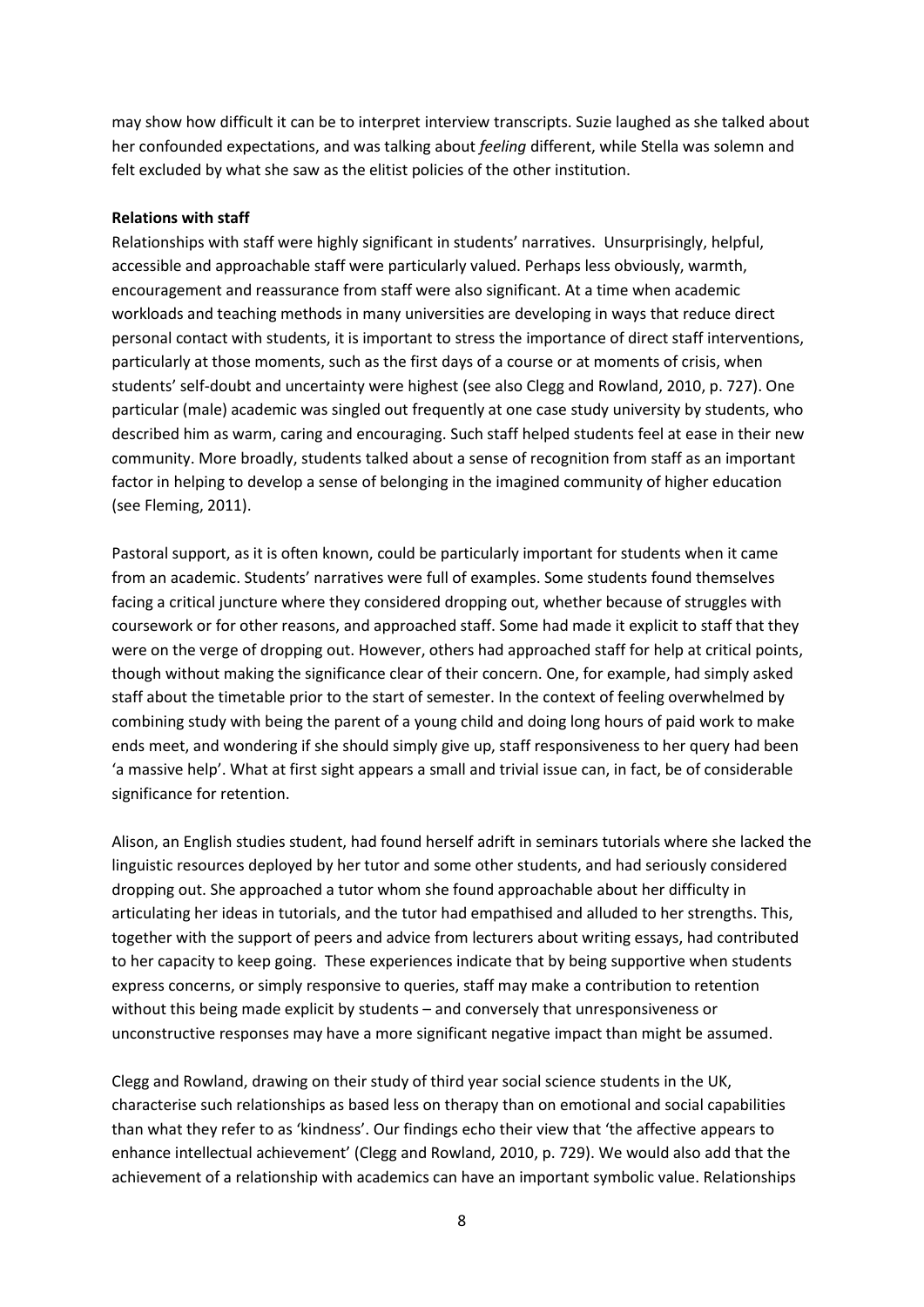with staff were particularly important to questions of legitimacy within the institution.The sociocultural status of academics may well involve a significant degree of stereotyping – just think of the images used to represent lecturers and professors in newspaper cartoons, or the standard clichés of 'dons' and 'boffins' that circulate in the popular media. Such stereotypes, which may be particularly deeply-rooted for those who have rarely encountered real academics, can sometimes be reinforced rather than challenged by the language, dress codes and performative styles that many academics adopt. In our data, this emerged most commonly in concerns over language. For example, Alison, a particularly unconfident student, found it hard work to understand and use academic language and bridge gaps in her writing skills. She described the process by which she assessed each new academic that took one of her classes: 'I've got to sort of try and suss out my tutor and think, "Right, am I gonnae feel intimidated with them or not"'.

Several other students reported challenges with academics' language. For Stella, this was a matter of class. She made it clear that she was talking about fellow students as much as staff and was talking about feeling marginalised and alienated within the dominant culture of the institution:

middle class people have a really interesting way of using language where they can say things that might come across that they agree with you or be gentle about things but where the power still remains wi' them. It's a really… I dunno how to describe it - you know, no passion - there's no passion in what they're saying, and this really cold distant calculated use of the English language that I havenae quite managed to grasp yet – thankfully.

Stella was continuing to resist absorption into what she saw as an alien linguistic style that she saw as incompatible with her identity as a Scot and a member of the working class.

Others, though, treated academic language as somethat they they needed to learn. One Education student explained how he had been struck by watching a recording of himself, taken as part of a micro-teaching exercise:

you see yourself on video, you never speak how you sound, and I seemed to develop into, whilst I'm speaking in front of children, I don't know if it's just children, I've been told it's not, a few friends have said that it's not just children, you do it when you're - when you're speaking to say other people as well, people you don't know well, people who are in a position of authority and should be in a position of respect . . . . and I seem to develop an accent and a way of speaking that is, is from the streets.

The convoluted sentence structure here conveys something of this person's sense of embarrassment that he 'seemed to talk in quite a rough kind of accent for some reason', and he worried that he might 'come across as being someone who – who -who is maybe dumbing down'. He speculated 'whether subconsciously I thought I would get more engagement from pupils by speaking like them'. Be that as it may, he worried that his accent might damage his career as a teacher. So he found himself emphasising his working class roots in situations in which others might try to disguise them, and was unsure what to make of this.

For students who were initially intimidated by academics and the preconceptions they had about them, the process of unmasking the stereotype took time. As Sandra put it, at the beginning 'they were up on a pedestal as professors and fellows and you think [sharp intake of breath] they're definitely not working-class like the rest of us, they're definitely upper class. And now, you think "They're only human"'. This was the counterpart to academic recognition of students' individuality: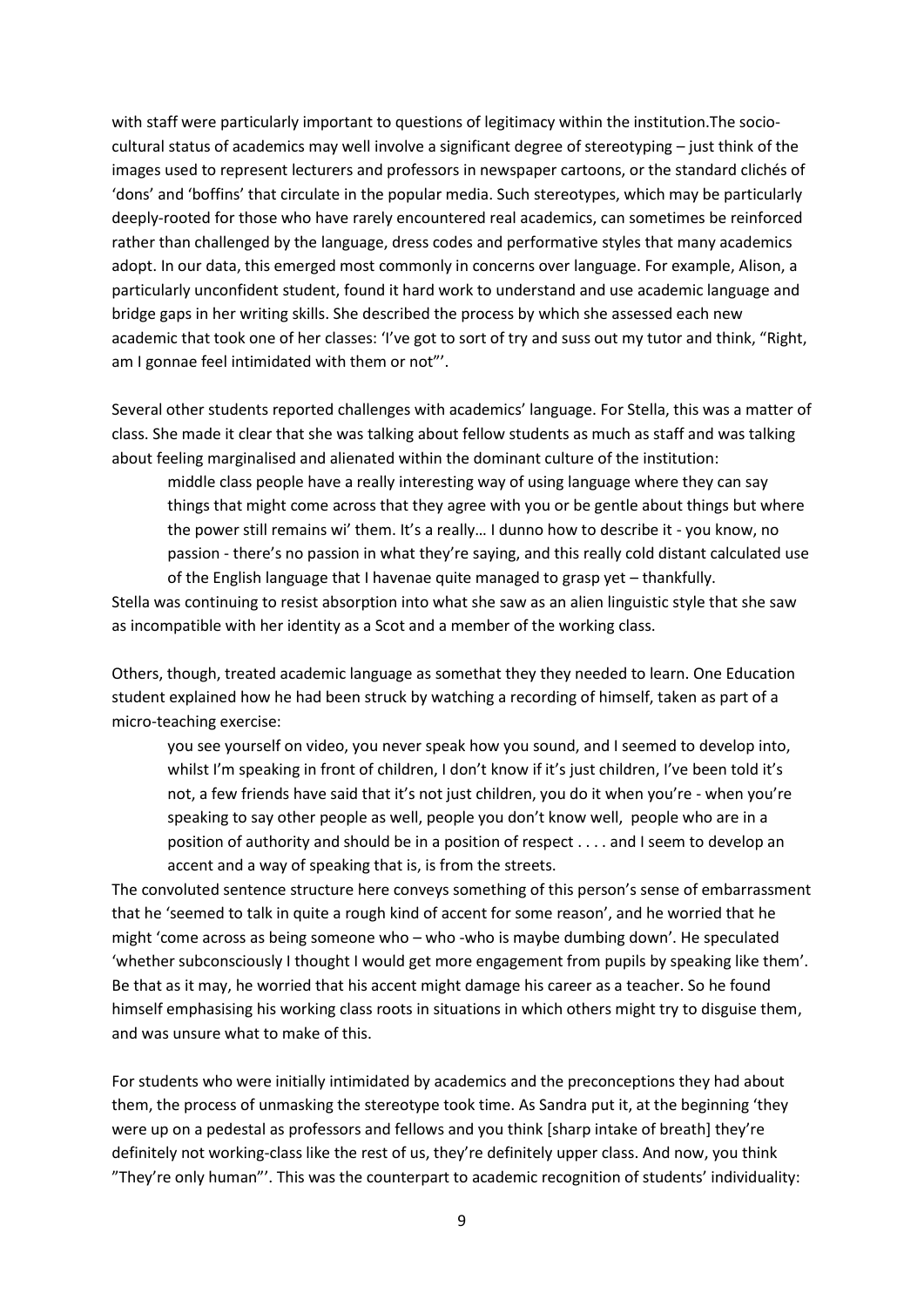through relations with staff, students also came to see academics as individuals whose respect and regard mattered precisely because they were attainable. In some cases, students passed beyond membership of the imagined community of higher education to an imagined role for themselves as potential future academics. Graham, a mature history student, saw himself as enjoying 'greater acceptance of me, like you know within the University', and speculated that at some point 'in the future, you can see yourself – doing that type of work. I mean, you think to yourself, "Well, jeeze, you know what? Maybe one day I'll write a history book". You know?' Graham had an acute sense of being under-educated and anxiety about his ability to cope with degree-level study, and experienced significant challenges related to his disability. He described this sense of being respected and recognised by university staff as leading to a feeling acceptance by the university and as opening up new aspirations for the future, which in turn kept him going despite the difficulties.

Positive relationships with staff had, then, symbolic, practical and affective value for students. by contributing not only to students' intellectual development, but also to a transformation in their learner identities and a growth in their perceptions of their abilities, such 'kind' relationships fostered persistence and resilience rather than the dependency and inadequacy that Ecclestone, Hayes and Furedi (2005) denounce as the by-products of a therapeutic culture. We will examine later some of the practical implications of this finding, after we have explored some of our evidence on the role of partners and family.

## **Family values – negotiating new roles**

Since Willy Russell's inspirational play, *Educating Rita*, it has been commonplace to see education as placing a strain on family life. In the play, Rita finds herself losing touch with the socio-cultural mileu of her mother, and falling out of love with her increasingly hostile husband. More broadly, an earlier study by Field notes that as a result of undergoing educational transitions, during which old ties can lose value or even start to become impediments to further progress, some adult learners decide to reshape their intimate networks (Field 2009). We certainly found cases where people faced challenges from family members, or experienced difficulties combining caring with study. We also found important instances of active family support.

Most of the continuing students told stories of more or less active support from their family of origin. Mothers appear to have played a particularly important role in caring for children, but the study threw up other examples of family support such as help with transport, paying bills and listening sympathetically to tales of woe. Where members of the family of origin were critical, it was either because they thought the student's aspirations were unrealistic (in all cases, this appears to have spurred students to succeed) or because they did not approve of the financial or childcare arrangements (one male and one female student in our sample had experienced such disapproval from a parent). Children themselves were cited by some students, male and female, as an important motivational factor and a source of support.

Partners were cited by some students as very supportive of their participation in higher education. Emotional support and encouragement in times of difficulty (cited especially by female students); financial support; and/or taking on more responsibility for caring for children were sources of help that were crucial to some students' capacity to participate in higher education. Children, too, were cited as an important source of motivation and encouragement for some students.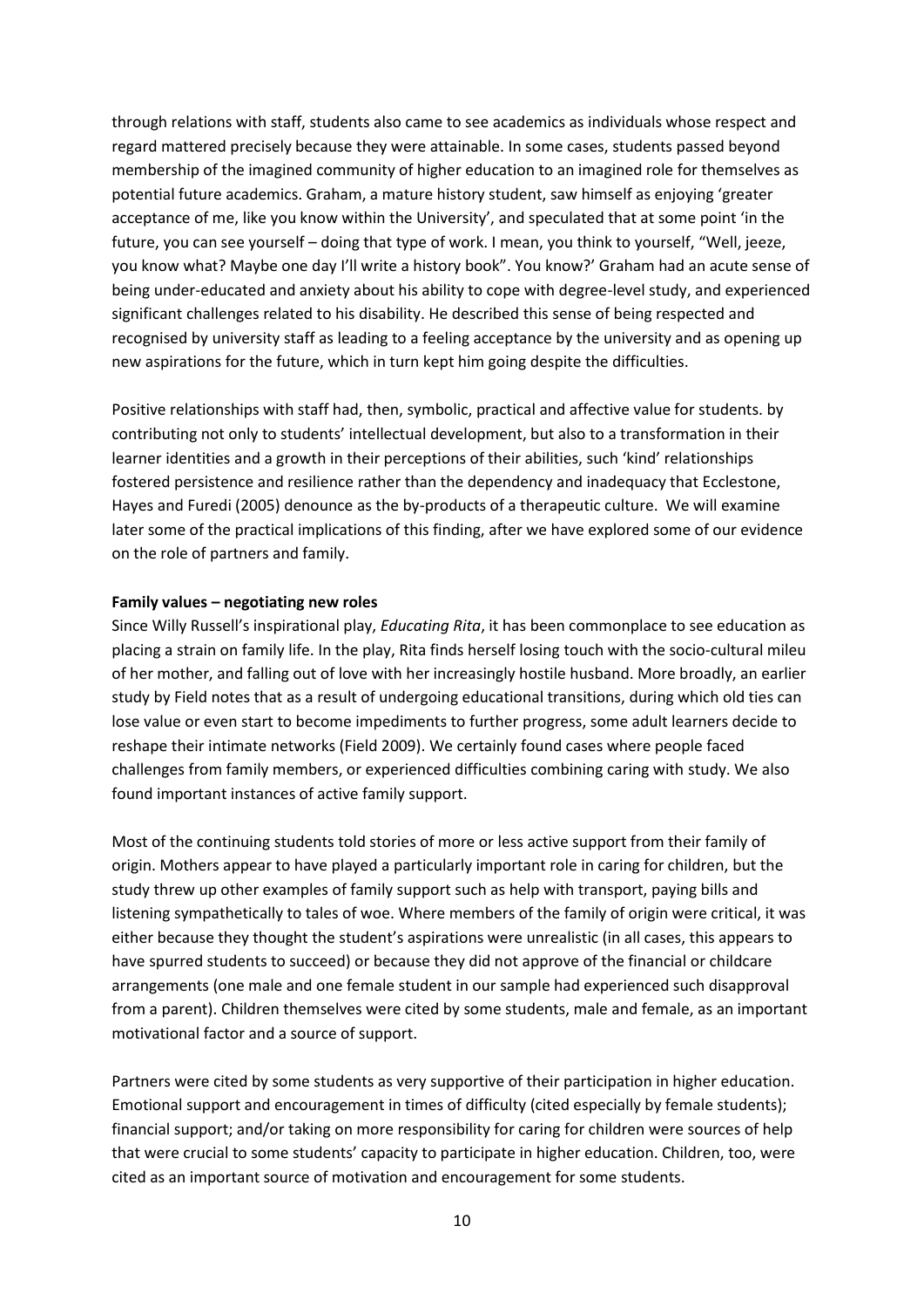Most (though not all) of the students in our sample who had childcare responsibilities were female. The minority of males denied that they faced any particular difficulty as a result. For women, though, sustaining university study often meant a renegotation of responsibilities with partners and other family members. Sandra's narrative illustrates the guilt that this can provoke, and also reminds us that adult women may have multiple caring roles:

I've probably become a bit more selfish to be honest and that's not me at all. . . . I don't know if it *is* being selfish, if it's just trying to rake back some of me that I've let go. I don't feel as though I've been a whole person for so long because – I'm giving bits of me away to everybody… The children have bits of me, my husband has a bit of me, my Mum has lots of me. My Dad doesn't keep well so he has bits of me. My brother's gone through his second divorce and it's always me that he comes to… And I think, 'D'you know, what do I ever do for me? Absolutely bugger all. I do nothing for myself'. And now that I've made the decision to do *this*, I think: 'I think I need all of this back now, I need to reel it all in and I can give you all a little bit. But nobody can have as much as they've had. For another four years anyway. Because I need all of *me* now… to do the course that I'm doing.'".

Sandra was not alone in experiencing conflict between her drive to achieve self-fulfilment through participation in higher education and her socially-defined role in focusing exclusively on the needs of others.

Other female students described difficulties in renegotiating relationships with partners who were reluctant about or opposed to the changes in the division of household labour that were needed to sustain their participation in higher education. For Ellie, who described her husband as having 'kinda been dragged along, a little bit kicking and screaming', negotiating a change in her role – with her children, one of whom has a disability, as well as her husband – had been a significant challenge on top of the academic demands of her course and this combination of pressures had led her to consider dropping out; support from friends at university had been crucial to her ability to keep going at this point. The need to renegotiate relationships with children who had been used to unrestricted availability was also raised by other female students. Shirley, for example, described her husband as very supportive, but was aware that her children were finding it difficult to adapt to her increased study commitments. Guilt and sadness about spending less time with children can be seen as an additional emotional burden of participation in higher education for students who are accustomed to being the main carer:

They enjoy the childcare. But they don't like the fact that they're there. 'Cause their mum hasn't picked them up from school… so we have had a few behavioural issues… It takes time to work through… It is a transition phase: it's different for them, it's different for me, and they haven't got mum – 100% of the time. You know, which my daughter – doesn't like. And – my son isn't so concerned; he deals with it a little better, but I feel guilty that I'm not giving him as much time, especially with his hearing [difficulties].

The accounts of these students indicate, therefore, that as well as being a crucial source of support, relationships with partners and families entail responsibilities that can generate emotional and practical pressures, particularly for female students with children in view of the gendered division of household labour. In such cases, students had developed a degree of emotional resilience that was in turn reinforced by supportive peer relationships, and (in Shirley's case) a supportive partner.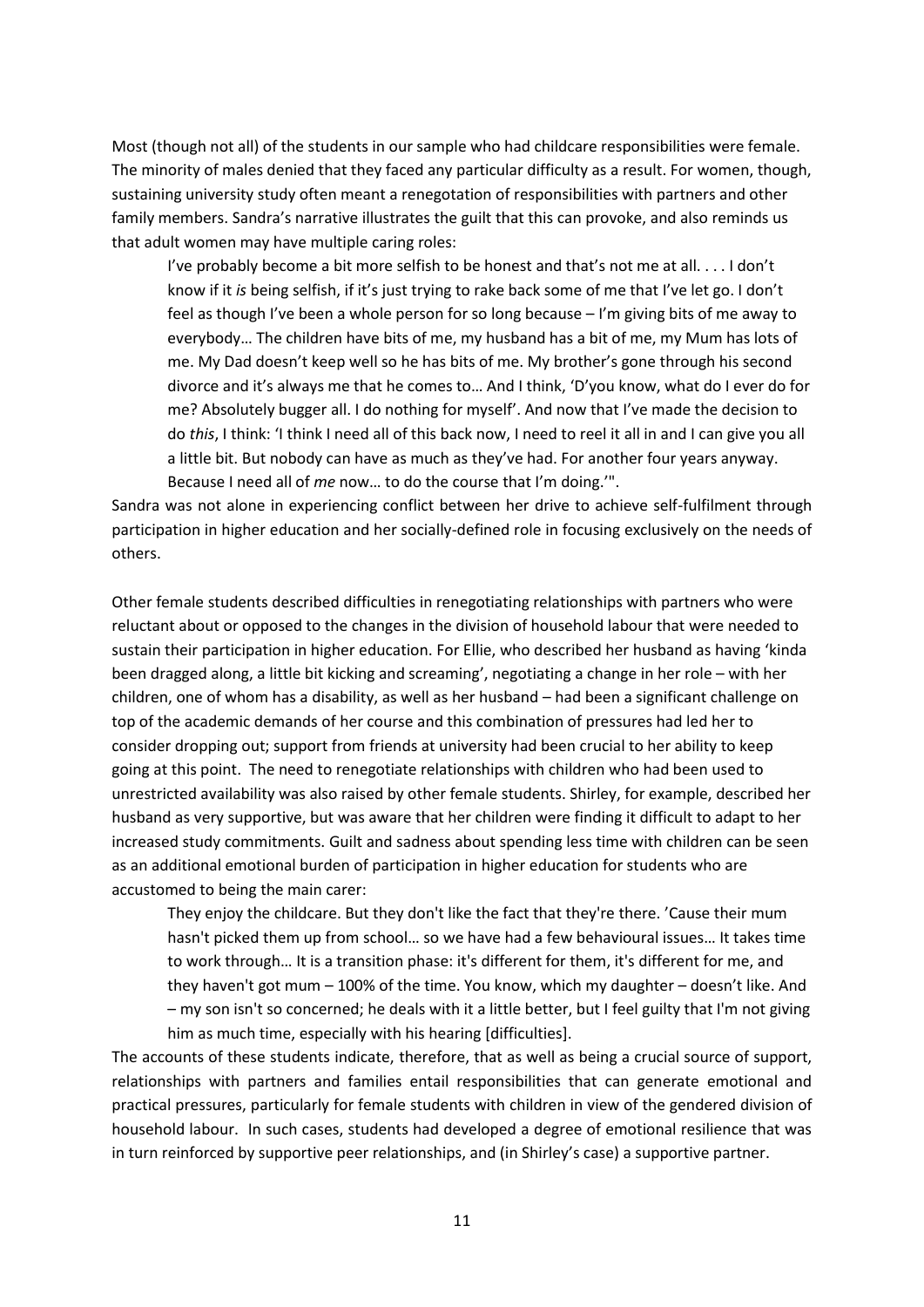#### **Implications and discussion**

Social connections provide an important resource for all students. Our research suggests that they may play a particularly important role in retention for non-traditional students, and particularly those for whom higher education is especially non-normative. This certainly includes mature students, single parents, and students from working class families, who often have to engage in serious identity work in order to see themselves as legitimate members of the imagined community of higher education. This chapter reports the findings from interviews with those who have stayed on at university, rather than those who have left or never entered; among the stayers, social ties provide considerable support. While some of this echoes similar findings from existing research on family and peers, this study has also identified relationships with academic staff as an important feature of student identity formation. It has also noted the symbolic value that relationships with staff can have for students.

Clegg and Rowland (2010) have argued that economic pressures and policy choices in higher education have fostered institutional settings that are increasingly at odds with the 'kind' relationships with staff that we have identified as so important to student integration. While they argue against prescribing or requiring kindness from staff, seeing this as leading to 'a form of performativity through processes of routinisation', there are certainly ways in which institutions can avoid undermining or damaging the conditions which make kind relationships possible. This can include conventional mechanisms for intervention such as reward systems and (dis)incentives of various kinds, as well as more creative approaches to the design of systems and socio-physical spaces within universities. Our main findings, though, lead us to emphasise the critical role of staff in developing 'kind' relations with students. Clegg and Rowland recommend a professionalism based on notions of virtue; we would add that a clear reminder of higher education as a public good might be timely, given increasing policy pressures to view a university education mainly as a private positional good.

Much the same argument applies to the development of peer support among students. The physical design of spaces within the university, support for student societies and associations, and a clear and virtuous definition of higher education as a public good can all help protect the preconditions for meaningful sociable interaction among students inside and outside the classroom. The wicked problem here is the risk of ghettoisation. The tendency for non-normative students to socialise with one another is an understandable one; indeed, it is a specific form of a wider social pattern that is widely recognised in the social capital literature. But this raises the question of whether close bonds between mature students, or student parents, can inhibit the development of ties with younger students. In the social capital literature, it is sometimes suggested that such tendencies come at the cost of broadening horizons, intellectually and socially, that then penalise the non-traditional student both during their studies and when they enter the graduate labour market (Field 2008). Our interviews with younger first generation students suggested that they tended to value interaction with mature students, whom they saw as an educational and affective resource. This suggests that the skillful facilitation of interaction in seminars and tutorials, as well as in informal interactions and generic employability programmes, has a part to play; but this is a difficult domain, and there are obvious risks of unintended consequences from ill-conceived interventions.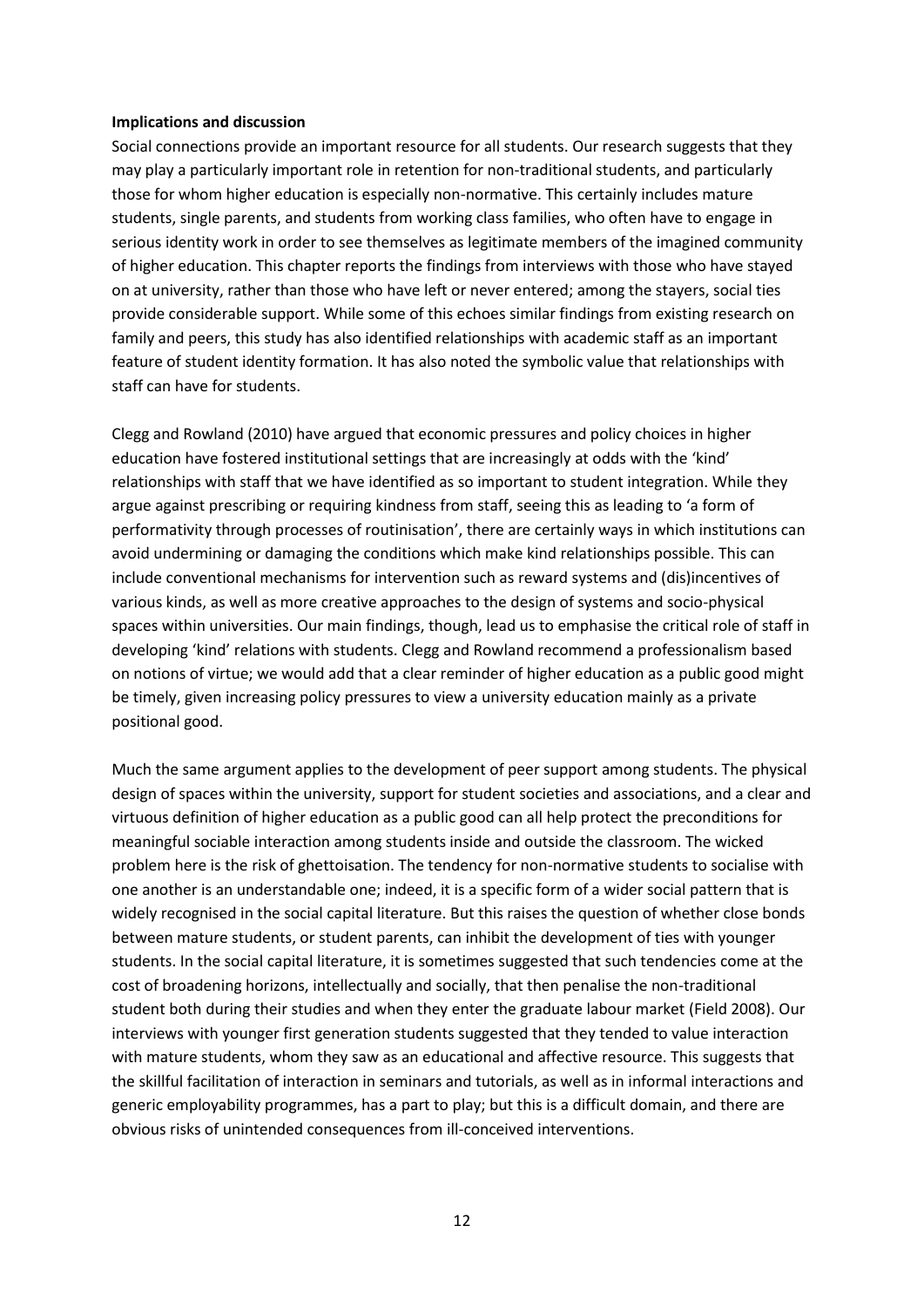# **References**

Action on Access (2009) [http://www.actiononaccess.org/index.php?p=11\\_3\\_4](http://www.actiononaccess.org/index.php?p=11_3_4)

B. Anderson (1991) *Imagined communities: Reflections on the origin and spread of nationalism* (London: Verso)

P. Bourdieu (1984) *Distinction: A social critique of the judgement of taste* (London: Routledge)

S. Clegg and S. Rowland (2010) 'Kindness in pedagogical practice and intellectual life', *British Journal of Sociology of Education*, XXXI, 719-35

K. Ecclestone, D. Hayes, and F. Furedi (2005) 'Knowing Me, Knowing You: The Rise of Therapeutic Professionalism in the Education of Adults', *Studies in the Education of Adults,* XXXVII, 182-200

Field, J. (2008) *Social Capital* (London: Routledge)

Field, J. (2009) 'Learning Transitions in the Adult Life Course: agency, identity and social capital', in B. Merrill (ed.), *Learning to Change? The role of identity and learning careers in adult education* (Frankfurt-am-Main: Peter Lang)

T. Fleming (2011) 'Recognition in the work of Axel Honneth: Implications for Transformative Learning Theory', in M. Alhadeff-Jones and A. Kokkos (eds.), *Transformative Learning in Time of Crisis: Individual and Collective Challenges* (New York: Teachers College)

A. Fuller, S. Heath, and B. Johnston (2011) *Rethinking Widening Participation in Higher Education: The role of networks* (London: Routledge)

J. Gallacher (2009) 'Higher education in Scotland's colleges: a distinctive tradition?' *Higher Education Quarterly*, LXIII, 384-401

Higher Education Funding Council for England, *HEFCE Strategic Plan 2006-11* (Bristol: HEFCE)

J. Jetten, A. Iyer, D. Tsivrikos and B. Young (2008) 'When is individual mobility costly? The role of economic and social identity factors', *European Journal of Social Psychology*, XXXVIII, 866-79

I. Jones (2010) 'Senses of belonging and fitting in? Affinities and emergent identities', *Widening Participation and Lifelong Learning*, XII, 23-35

B. Longden (2004) 'Interpreting student early departure from higher education through the lens of cultural capital', *Tertiary Education and Management*, X, 121-38

H. McQueen (2009) 'Integration and regulation matters in educational transition: a theoretical critique of retention and attrition models', *British Journal of Educational Studies*, LVII, 70-88